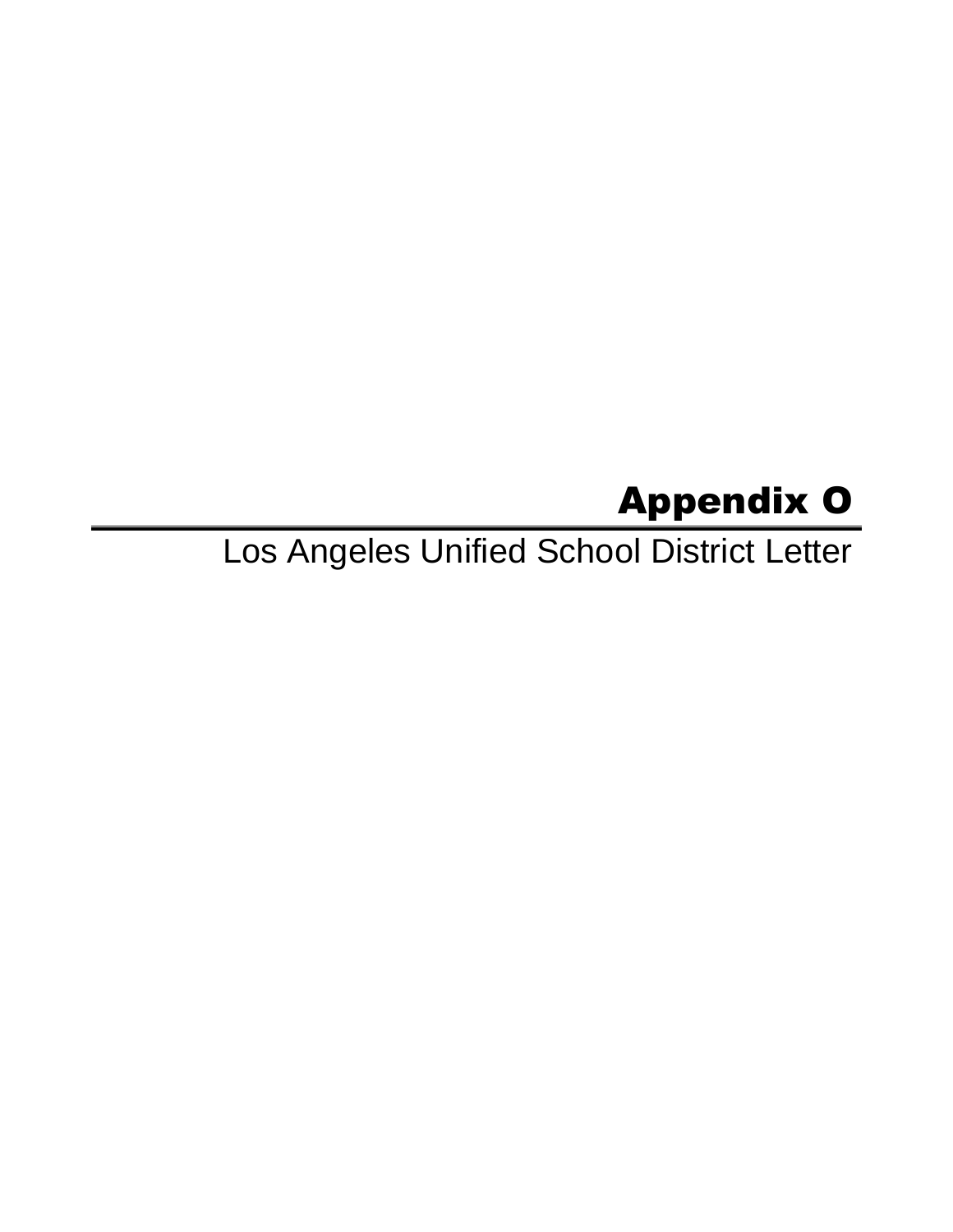

## **LOS ANGELES UNIFIED SCHOOL DISTRICT**

*Facilities Services Division*

#### DATE: September 15, 2020

TO: Rey Fukuda Major Projects Section Department of City Planning

- FROM: Vincent Maffei, Interim Director School Management Services/Master Planning & Demographics
- SUBJECT: Environmental Impact Report Information Requested for: *1360 NORTH VINE STREET PROJECT, 1360 North Vine Street, Los Angeles, CA 90028. The project includes two options. The Residential option would construct 429 units, including 36 units designated for very low income. The Office Option would construct 12 residential units, (or offices). Both options include retail/commercial uses.*

Included please find a *LAUSD Schools Enrollments and Capacities Report* for the schools and programs serving the project address. At this time of reporting is done based on individual project address, without reporting on the combined impacts of other project addresses served by the same schools. This report contains the most recent data available on operating capacities and enrollments, and is designed to address any questions pertaining to overcrowding and factors related to school capacity. All schools operate on single track calendar.

Please note that no new school construction is planned and the data in this report *already take into account*: portable classrooms on site, additions being built onto existing schools, student permits and transfers, programs serving choice areas, and any other operational activities or educational programming affecting the operating capacities and enrollments amo[ng LAUSD](http://www.laschools.org/new-site/) schools.

Additional information on LAUSD's Capital Improvement progra[ms can be found on the Facilities](http://rsi.lausd.net/ResidentSchoolIdentifier/) Services Division main webpage at http://www.laschools.org/new-site/. Listings of residential schools and other programs serving the [project can be found using LAUSD's](https://achieve.lausd.net/domain/921) Residential School Finder at http://rsi.lausd.net/ResidentSchoolIdentifier/.

The Developer Fee Justification Study with student generation rates can be found online at https://achieve.lausd.net/domain/921.

#### MASTER PLANNING AND DEMOGRAPHICS RESPONSE TO SPECIFIC QUESTIONS

- **Questions: 1-2, 5** Please see LAUSD Schools Enrollments and Capacities Report details;
- **Questions: 7** Please contact the LAUSD Developer Fee Program Office (DFPO) at (213) 241-0715 if more information regarding fees and student generation rates is needed.

#### ATTACHMENTS

- 1. LAUSD SCHOOLS ENROLLMENTS AND CAPACITIES REPORT
- 2. BOUNDARY DESCRIPTIONS FOR SCHOOLS SERVING PROPOSED PROJECT Boundary descriptions for existing schools identified as serving the proposed project

Sincerely, Maffei, Interim Director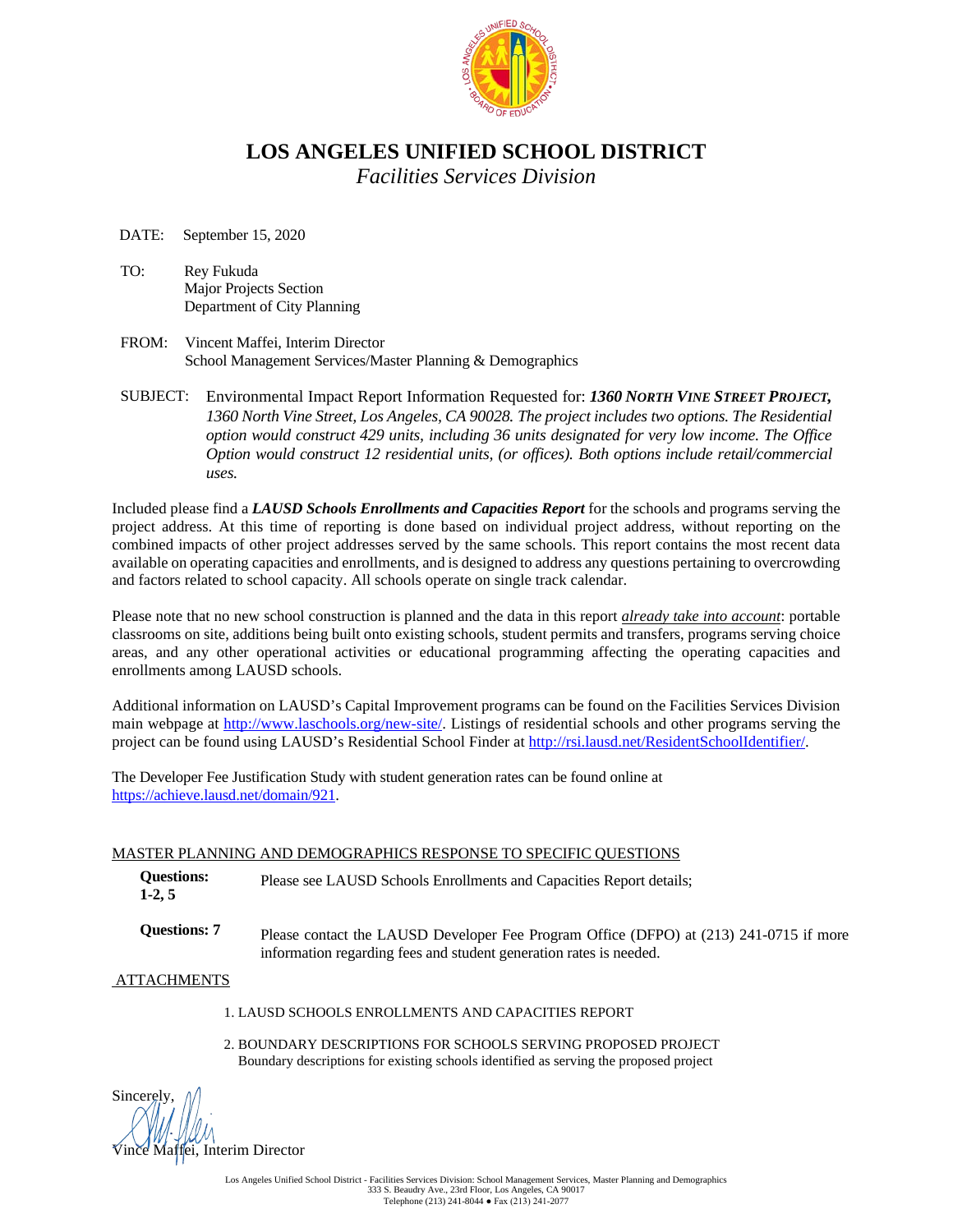**PROJECT SERVED: 1360 NORTH VINE STREET PROJECT, 1360 North Vine Street, Los Angeles, CA 90028. The project includes two options. The Residential option would construct 429 units, including 36 units designated for very low income. The Office Option would construct 12 residential units, (or offices). Both options includes retail/commercial uses.**

|                               |              |          |                                        |                                            |                                                                            |                                    |                                              |                                                               | 10                                                                |
|-------------------------------|--------------|----------|----------------------------------------|--------------------------------------------|----------------------------------------------------------------------------|------------------------------------|----------------------------------------------|---------------------------------------------------------------|-------------------------------------------------------------------|
| ಕಿ<br>Ō<br>enter<br>O<br>Cost | CD.<br>ଌ     | Capacity | ollment<br>=<br>∽<br>ш<br>sident<br>قع | ent<br>능<br>面<br>$\overline{\mathfrak{a}}$ | ଇ<br>ත<br>ರಾ<br>ċ<br>.=<br>ಸ<br>ω<br>w<br>Øΰ<br>ω<br>ō<br>σ<br>-<br>¢<br>۰ | $\sim$<br>o<br>Ź<br>ded<br>ਹੁ<br>Φ | Φ<br>틍<br>ш<br>ਹ<br>දී<br>.உ<br>$\circ$<br>Δ | Φ<br>eating<br>ō<br>Ŵ,<br>ъ<br>age<br>R<br>ن<br>ခဲ့<br>-<br>௳ | ರ<br>Ф<br>$\sum_{i=1}^{\infty}$<br>פַ<br>⋍<br>₹<br>щ.<br>ءِ.<br>o |
| 1426001                       | Grant El     | 574      | 621                                    | 513                                        | (47)                                                                       | <b>Yes</b>                         | 486                                          | 88                                                            | No                                                                |
| 1822601                       | Le Conte MS  | 601      | 1099                                   | 836                                        | (498)                                                                      | <b>Yes</b>                         | 1015                                         | (414)                                                         | <b>Yes</b>                                                        |
| 1869301                       | Hollywood SH | 1510     | 1234                                   | 1535                                       | 276                                                                        | No                                 | 1127                                         | 383                                                           | No                                                                |

#### **SCHOOL YEAR: 2017-2018**

**Schools Planned to Relieve Known Overcrowding**

NONE

see next page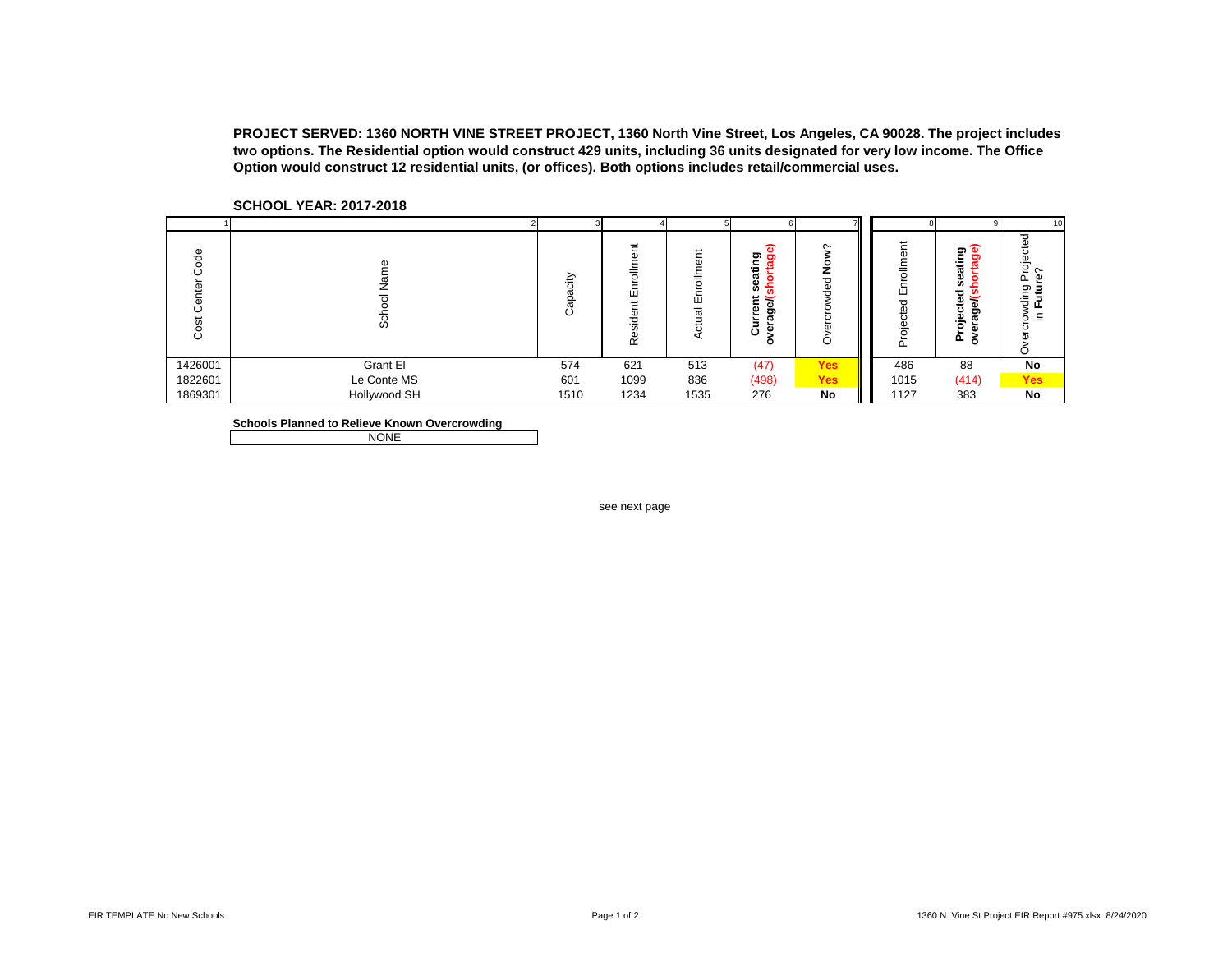NOTES:

<sup>1</sup> School's ID code.

<sup>2</sup> School's name

- <sup>3</sup> School's operating capacity. The maximum number of students the school can serve with the school's classroom utilization. Excludes capacity allocated to charter co-locations. Includes capacity for magnet programs.
- <sup>4</sup> The total number of students living in the school's attendance area and who are eligible to attend the school at the start of the reported school year, plus students enrolled at any on-site magnet centers.
- <sup>5</sup> The number of students actually attending the school at the start of the reported school year, including magnet students.
- <sup>6</sup> Reported school year seating overage or (shortage): equal to (capacity) (resident enrollment).
- <sup>7</sup> Reported school year overcrowding status of school. The school is overcrowded if any of these conditions exist:
	- -There is a seating shortage.
	- -There is a seating overage of LESS THAN or EQUAL TO a margin of 20 seats.
- <sup>8</sup> Projected 5-year total number of students living in the school's attendance area and who are eligible to attend the school as of the start of the school year. Includes magnet students.
- <sup>9</sup> Projected seating overage or (shortage): equal to (capacity) (projected enrollment).
- $10$  Projected overcrowding status of school. The school will be considered overcrowded in the future if any of these conditions exist: -There is a seating shortage in the future.
	- -There is a seating overage of LESS THAN or EQUAL TO a margin of 20 seats in the future.
- ° Magnet Schools with Resident Kindergarten Enrollment: Resident enrollment is reported for Kindergarten only. Actual enrollment is reported for all grades in school. Projected data not reported.
- \* Enrollment is by application only.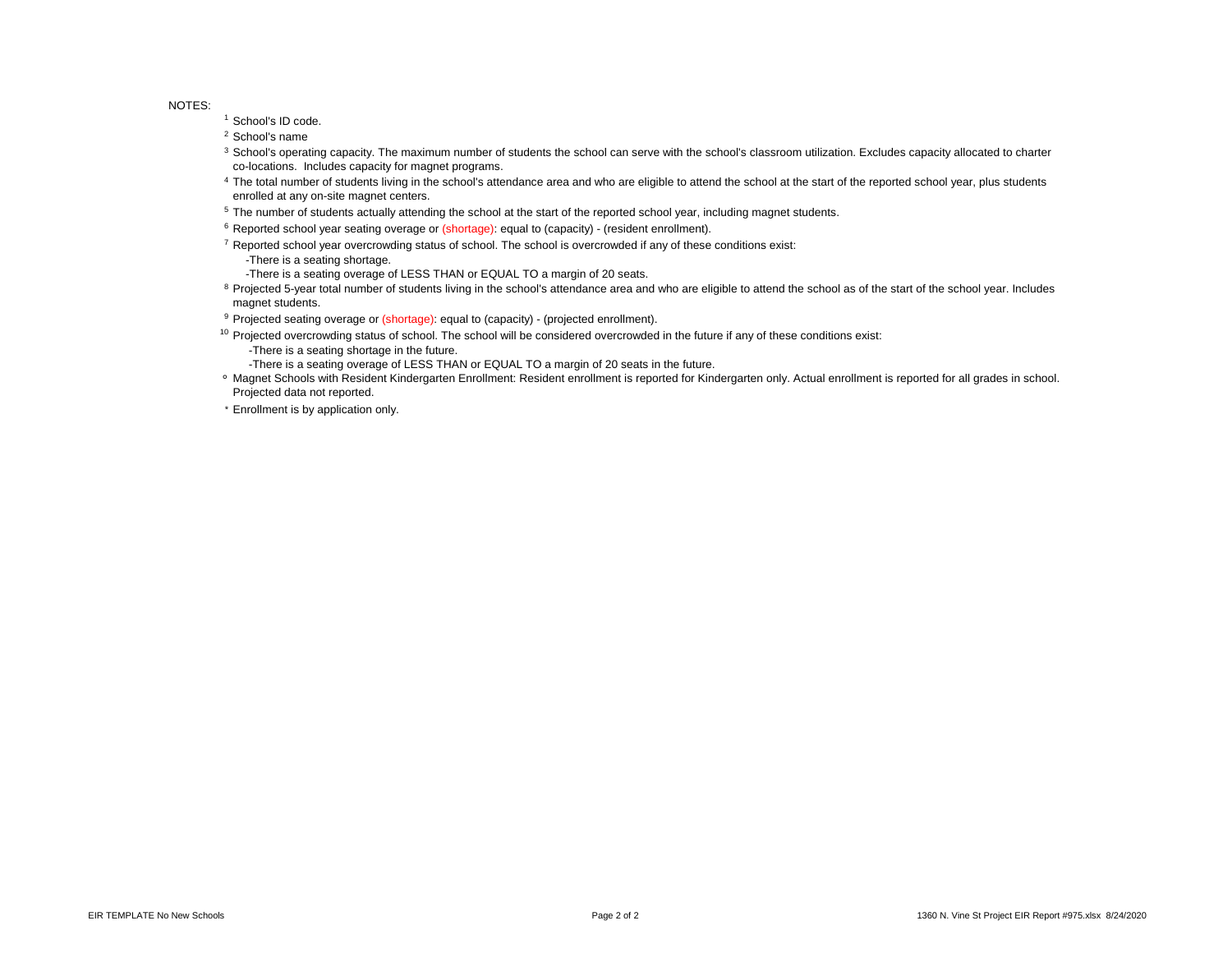### **LOS ANGELES UNIFIED SCHOOL DISTRICT F**acilities **S**ervices **D**ivision

#### **LOC. CODE:** 4260 **COST CENTER:** 1426001

### **SUBJECT:** UPDATE BOUNDARY DESCRIPTION FOR GRANT SCHOOL EFFECTIVE JULY 1, 2005 (CLARIFIED 6-28-2005) (UPDATED 7-1-2006; 7-1-2007; 7-1-2009).

Reconfiguration has changed the grade levels serviced by this school and the boundary description has been updated to reflect this change. This updating does not change the intent of the boundary as it was approved on July 1, 2005 (clarified 6-28-2005; updated 7-1-2006, 7-1-2007). The description starts at the most northwesterly corner and follows the streets in clockwise order. Boundaries are on the center of the street unless otherwise noted.

This is an official copy for your file.

(GRADES K - 6)

HOLLYWOOD BOULEVARD \* VAN NESS AVENUE (BOTH SIDES) \* FRANKLIN AVENUE \* KINGSLEY DRIVE \* HOLLYWOOD BOULEVARD \* NORMANDIE AVENUE \* SUNSET BOULEVARD \* WESTERN AVENUE \* FOUNTAIN AVENUE AND EXTENSION \* BRONSON AVENUE (BOTH SIDES EXCLUDED) \* SUNSET BOULEVARD \* VINE STREET.

(GRADES 4 - 6)

SUNSET BOULEVARD \* BRONSON AVENUE (BOTH SIDES) TO FOUNTAIN AVENUE \* BRONSON AVENUE \* FOUNTAIN AVENUE \* VINE STREET.

#### OPTIONAL: GRANT SCHOOL AND HOLLYWOOD PRIMARY CENTER

(GRADES K - 3)

SUNSET BOULEVARD \* BRONSON AVENUE (BOTH SIDES) TO FOUNTAIN AVENUE \* BRONSON AVENUE \* FOUNTAIN AVENUE \* VINE STREET.

For assistance, please call Master Planning & Demographics, Facilities Services Division, at (213) 893-6850.

**APPROVED:** JOSEPH A. MEHULA, Chief Facilities Executive, Facilities Services Division

**DISTRIBUTION:** School **Contact School** Cffice of Environmental Health and Safety Master Planning and Demographics

Transportation Branch Department of Transportation, City of L. A.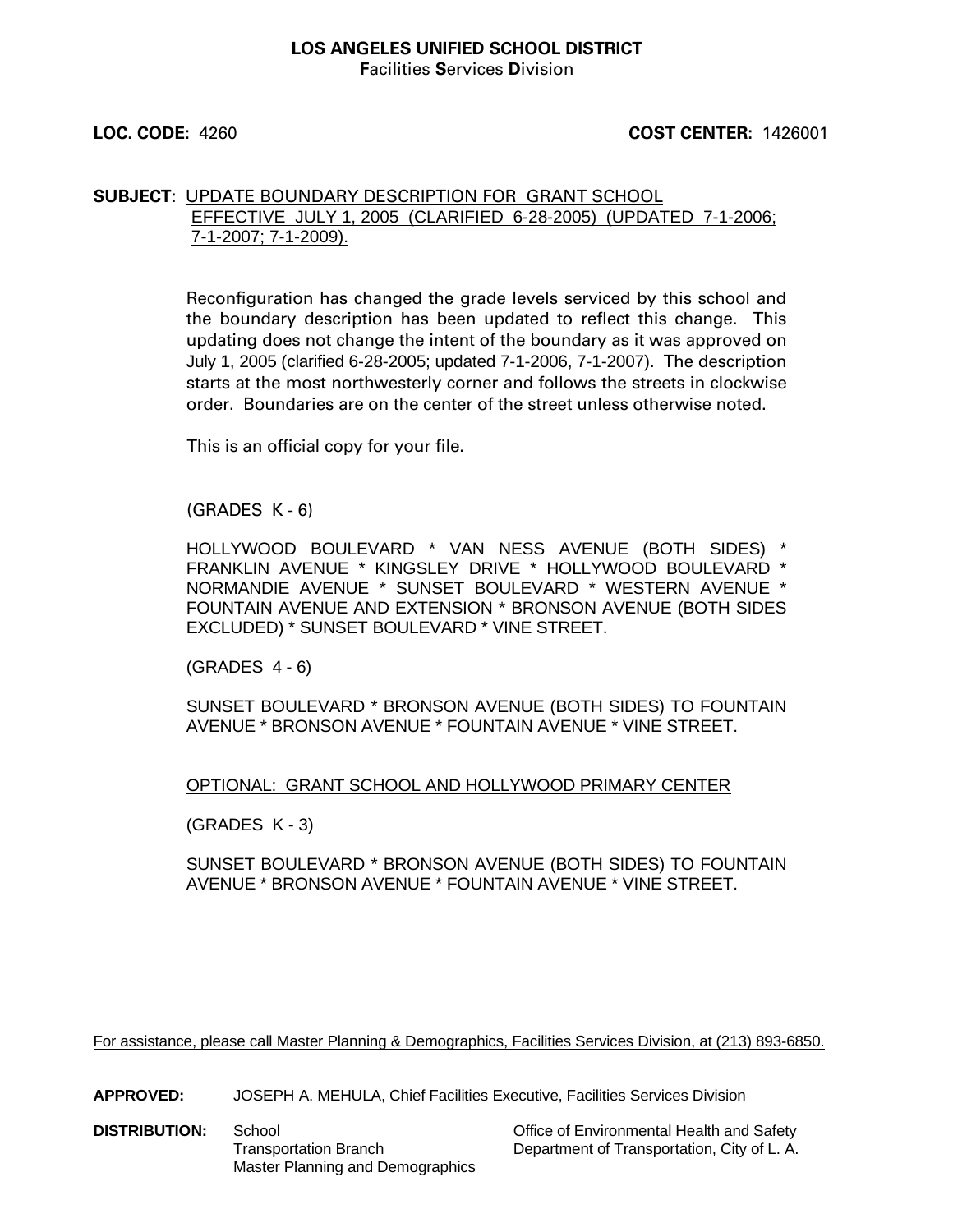**LOC. CODE:** 8226 **COST CENTER:** 1822601

### **SUBJECT:** UPDATE BOUNDARY DESCRIPTION FOR JOSEPH LE CONTE MIDDLE SCHOOL EFFECTIVE JULY 1, 2008 (UPDATED 7-1-2010).

Reconfiguration has changed the grade levels serviced by this school and the boundary description has been updated to reflect this change. This updating does not change the intent of the boundary as it was approved on July 1, 2008. The description starts at the most northwesterly corner and follows the streets in clockwise order. Boundaries are on the center of the street unless otherwise noted.

This is an official copy for your file.

(GRADES 6 - 8)

SANTA MONICA BOULEVARD \* BRONSON AVENUE (BOTH SIDES EXCLUDED) \* FOUNTAIN AVENUE \* WESTERN AVENUE \* SUNSET BOULEVARD \* KINGSLEY DRIVE (BOTH SIDES) \* FOUNTAIN AVENUE \* KINGSLEY DRIVE (BOTH SIDES) \* SANTA MONICA BOULEVARD \* KINGSLEY DRIVE (BOTH SIDES) \* HOLLYWOOD FREEWAY \* NORMANDIE AVENUE \* MELROSE AVENUE \* WESTERN AVENUE \* BEVERLY BOULEVARD \* BEACHWOOD DRIVE \* MELROSE AVENUE \* GOWER STREET.

 $(GRADES 7-8)$ 

LOS ANGELES UNIFIED SCHOOL DISTRICT BOUNDARY \* RIVERSIDE DRIVE TO ZOO DRIVE \* LINE SOUTHERLY FROM RIVERSIDE DRIVE AT ZOO DRIVE TO VERMONT AVENUE AT THE SOUTH BOUNDARY OF GRIFFITH PARK \* GRIFFITH PARK BOUNDARY \* FERN DELL DRIVE (BOTH SIDES) \* LOS FELIZ BOULEVARD TO LAUGHLIN PARK DRIVE \* LOS FELIZ BOULEVARD (BOTH SIDES EXCLUDED) \* DE MILLE DRIVE (BOTH SIDES EXCLUDED) \* KINGSLEY DRIVE AND EXTENSION \* HOLLYWOOD BOULEVARD \* NORMANDIE AVENUE SUNSET BOULEVARD \* EDGEMONT STREET \* MONROE STREET \* ALEXANDRIA AVENUE \* MONROE STREET AND EXTENSION EXCLUDING 773 NORTH ALEXANDRIA AVENUE AND 826 NORTH MARIPOSA AVENUE \* NORMANDIE AVENUE \* HOLLYWOOD FREEWAY \* KINGSLEY DRIVE (BOTH SIDES EXCLUDED) \* SANTA MONICA BOULEVARD \* KINGSLEY DRIVE (BOTH SIDES EXCLUDED) \* FOUNTAIN AVENUE \* KINGSLEY DRIVE (BOTH SIDES EXCLUDED) \* SUNSET BOULEVARD \* WESTERN AVENUE \* FOUNTAIN AVENUE \* BRONSON AVENUE (BOTH SIDES) \* SANTA MONICA BOULEVARD \* VINE STREET \* HOLLYWOOD BOULEVARD \* CAHUENGA BOULEVARD \* HOLLYWOOD FREEWAY TO VINE STREET \* A LINE NORTHERLY THROUGH THE HOLLYWOOD RESERVOIR TO THE LOS ANGELES UNIFIED SCHOOL DISTRICT BOUNDARY AT THE TERMINUS OF CALIFORNIA STREET.

For assistance, please call Master Planning & Demographics, Facilities Services Division, at (213) 241-8044.

**APPROVED:** JAMES SOHN, Chief Facilities Executive, Facilities Services Division

**DISTRIBUTION:** School **Contains School** Cffice of Environmental Health and Safety Master Planning and Demographics

Transportation Branch Department of Transportation, City of L. A.